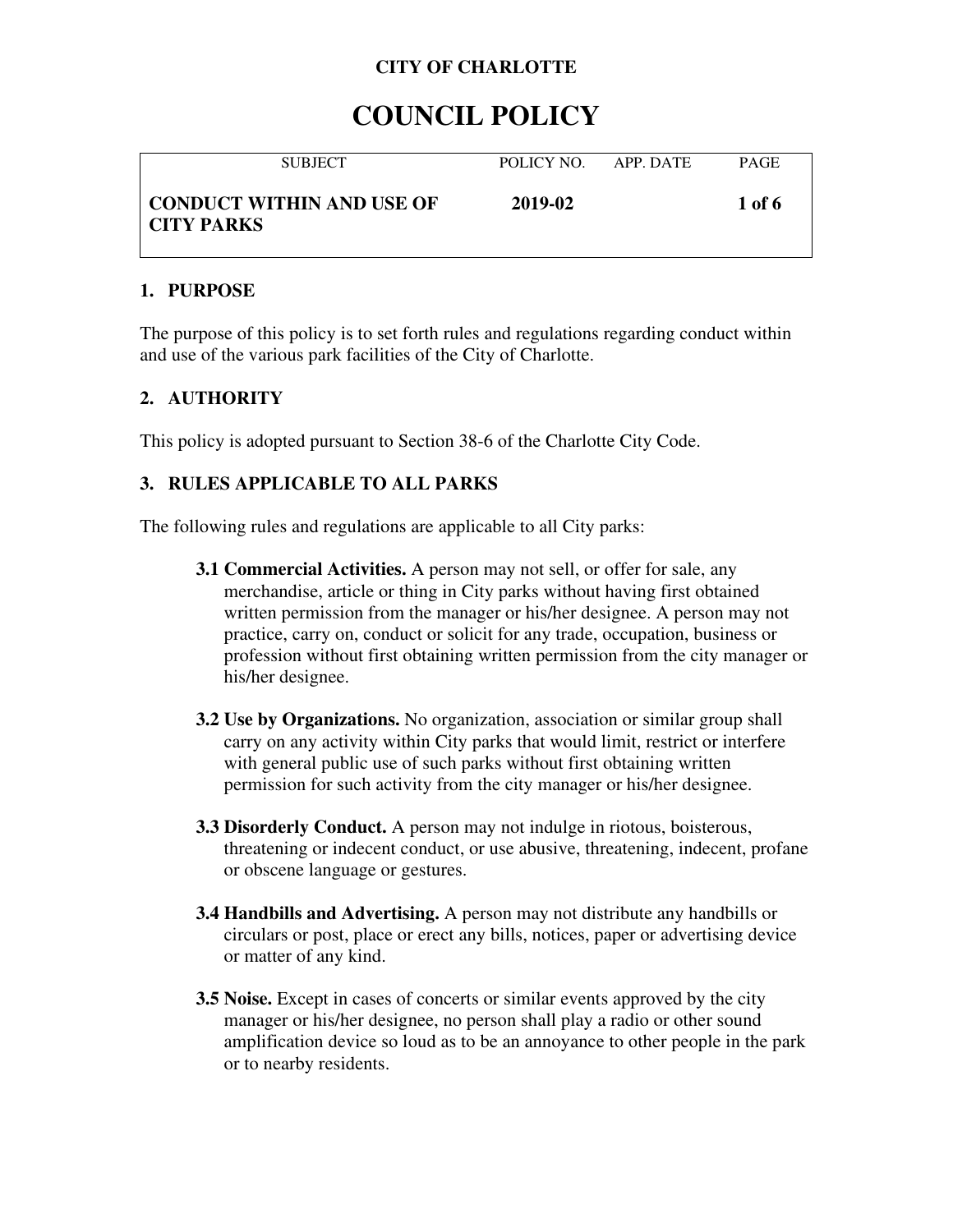## **COUNCIL POLICY**

| <b>SUBJECT</b>                            | POLICY NO | APP DATE | <b>PAGE</b> |
|-------------------------------------------|-----------|----------|-------------|
| CONDUCT WITHIN AND USE OF<br>  CITY PARKS | 2019-02   |          | 2 of 6      |

**3.6 Smoking.** No person shall smoke any tobacco product within fifty (50) feet of any playground.

### **4. RULES APPLICABLE TO SPECIFIC PARKS**

- **4.1 Rules applicable to Oak Park.** The following rules and regulations are applicable to Oak Park
	- **4.1.1 Park hours.** Oak Park shall be open to public use between the hours of 6:00 a.m. and dusk.
	- **4.1.2 Moving of park equipment.** No person shall move any picnic table, bench, trash container or other fixture or equipment without first obtaining the permission of the Director of Public Works.
	- **4.1.3 Loitering in or on gazebo.** No person shall loiter in or on the gazebo.
- **4.2 Rules applicable to Lincoln Park Skate Park.** The following rules and regulations are applicable to Lincoln Park Skate Park.
	- **4.2.1 Generally.** The Lincoln Park Skate Park is a sports facility open to children and persons of all ages. It is a "Use At Your Own Risk" park and will not be supervised by onsite park personnel. Skateboarding and skating are hazardous recreational activities. Parents should be in attendance and supervise their children at all times. All participants should wear protective equipment while using this facility. Failure to wear protective equipment while using this facility may result in death, paralysis, brain damage or concussion, broken bones or other serious injury. The City of Charlotte does not assume any responsibility for injuries.

### **4.2.2 Skate Park rules of conduct.**

- **4.2.2.1** Skate at your own risk.
- **4.2.2.2** Safety equipment is strongly recommended. This is a nonsupervised facility. (Your sport, your skull, your choice.) Use of the skate facility may expose the skate athletes to serious injury.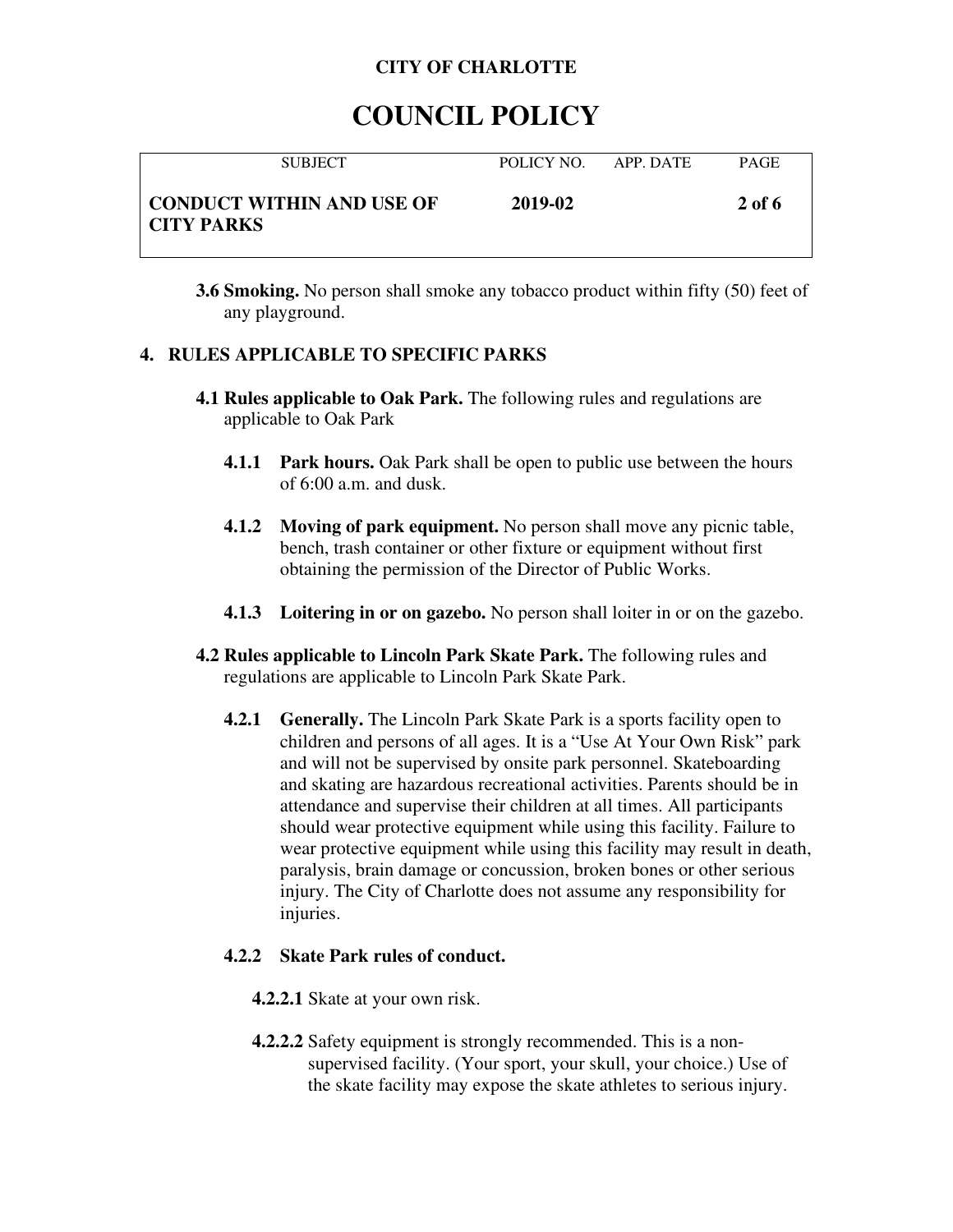## **COUNCIL POLICY**

| <b>SUBJECT</b>                                 | POLICY NO. | APP. DATE | <b>PAGE</b> |
|------------------------------------------------|------------|-----------|-------------|
| CONDUCT WITHIN AND USE OF<br><b>CITY PARKS</b> | 2019-02    |           | 3 of 6      |

- **4.2.2.3** Skate within your means. Be honest about your skill level and use this facility at your own risk.
- **4.2.2.4** Only skateboards, roller-skates, in-line skates and bicycles are permitted.
- **4.2.2.5** Skate respectfully. This is a smoke-, alcohol- and drug-free facility.
- **4.2.2.6** Be respectful of other patrons and of the park. No profanity.
- **4.2.2.7** Amplified music is not allowed.
- **4.2.2.8** Standing, sitting or hanging out on the ramps is prohibited.
- **4.2.2.9** Waxing the rails is prohibited.
- **4.2.2.10** Littering and possessing glass containers, food or beverages on the skating surface is prohibited.
- **4.2.2.11** The Skate Park is not a designated picnic area.
- **4.2.2.12** Fires are prohibited with the park.
- **4.2.2.13** Glass containers are prohibited within the Skate Park.
- **4.2.2.14** Modifications to any element or area within the Skate Park are prohibited. Mobile ramps or other skating structures of a makeshift nature are prohibited.
- **4.2.2.15** Graffiti must be approved by the Park Board Subcommittee prior to placement.
- **4.2.2.16** The City of Charlotte reserves the right to close this facility at any time without notice.
- **4.2.2.17** De-icing products such as salt will damage the skating surface and are prohibited.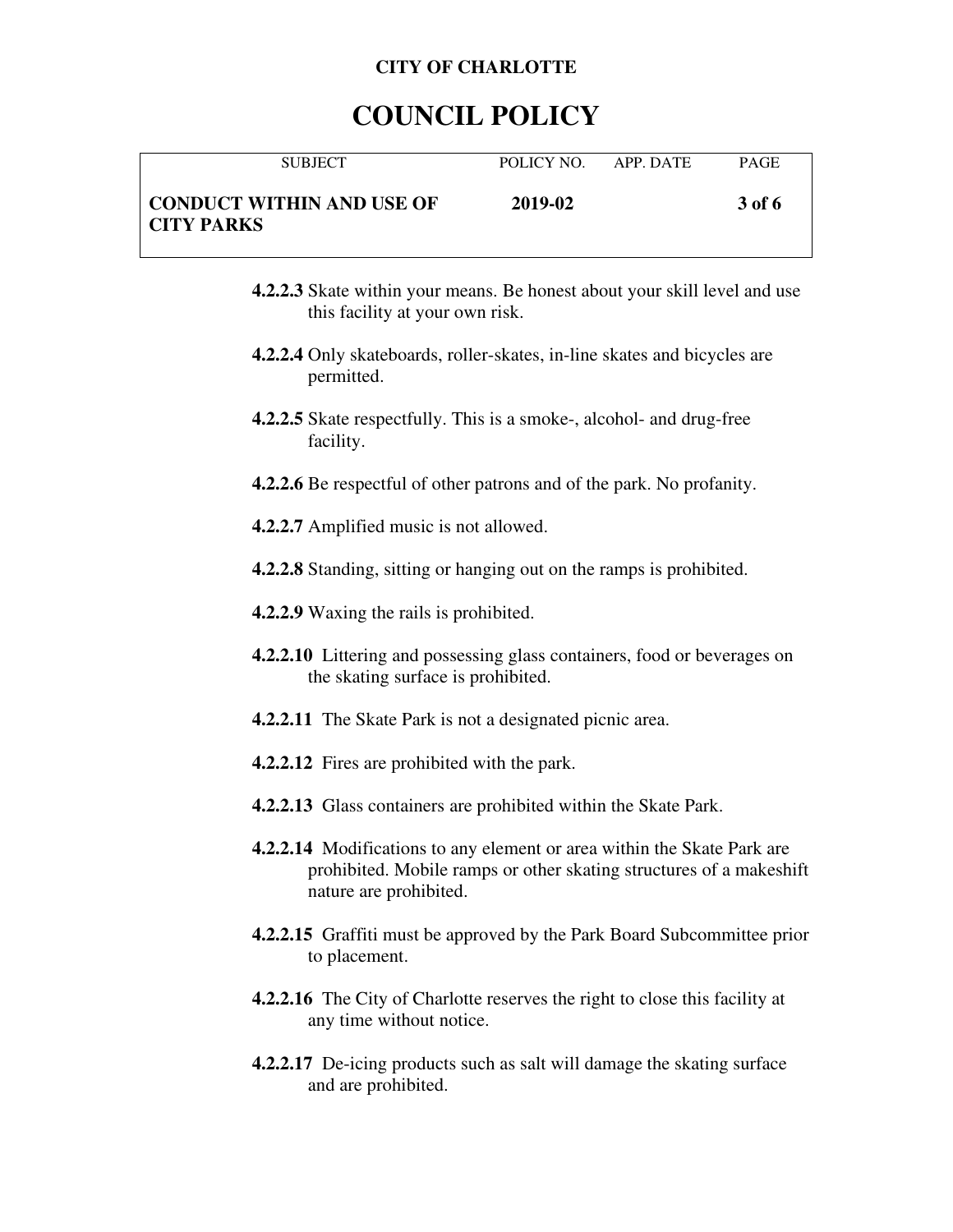## **COUNCIL POLICY**

| <b>SUBJECT</b>                                 | POLICY NO. | APP. DATE | <b>PAGE</b> |
|------------------------------------------------|------------|-----------|-------------|
| CONDUCT WITHIN AND USE OF<br><b>CITY PARKS</b> | 2019-02    |           | 4 of 6      |

**4.2.2.18** Bicycles may be used on even-numbered days, skates on oddnumbered days, if necessary.

### **4.3 Rules applicable to Lincoln Park Hockey Rink**

**4.3.1 Generally.** The Lincoln Park Hockey Rink is a sports facility open to children and persons of all ages. It is a "Use At Your Own Risk" park and will not be supervised by onsite park personnel. Hockey and skating are hazardous recreational activities. Parents should be in attendance and supervise their children at all times. All participants should wear protective equipment while using this facility. Failure to wear protective equipment while using this facility may result in serious injury. The City of Charlotte does not assume any responsibility for injuries.

### **4.3.2 Hockey Rink Rules of Conduct**

- **4.3.2.1** This is a smoke-, alcohol- and drug-free facility.
- **4.3.2.2** Be respectful of other patrons and of the park. No profanity.
- **4.3.2.3** Except as provided in 4.3.2.7, only equipment typically associated with ice skating, rollerblading or hockey is permitted within the hockey rink.
- **4.3.2.4** Standing on, sitting on, or climbing over the boards is prohibited.
- **4.3.2.5** Littering, glass containers, food or beverages on the skating surface are prohibited.
- **4.3.2.6** The City of Charlotte has the right to close this facility without notice.
- **4.3.2.7** Radio control car drag races may be conducted on the hockey rink when authorized by the city manager or his/her designee.

### **4.4 Rules applicable to Lincoln Park Raceway**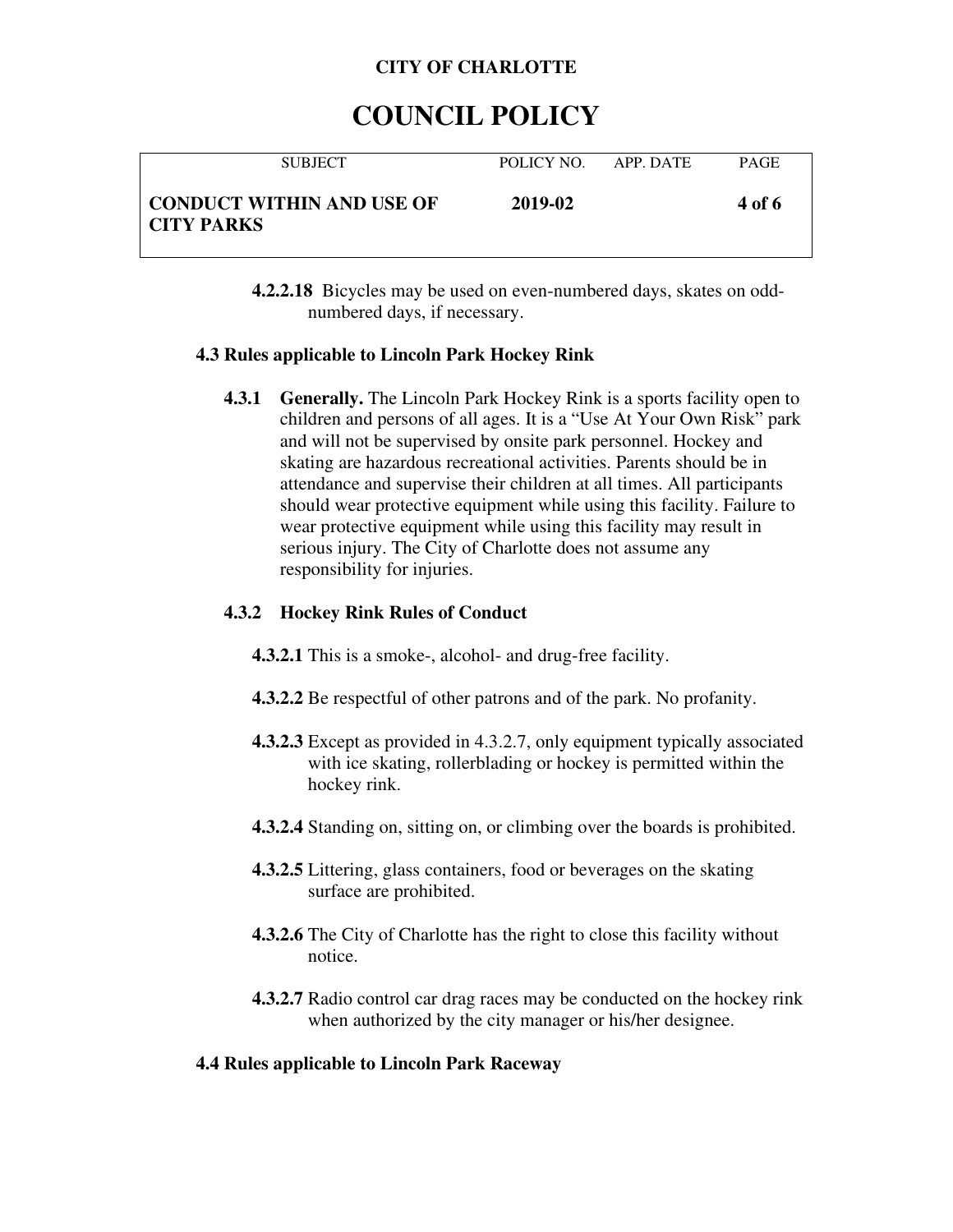## **COUNCIL POLICY**

| <b>SUBJECT</b>                                 | POLICY NO | APP DATE | <b>PAGE</b> |
|------------------------------------------------|-----------|----------|-------------|
| CONDUCT WITHIN AND USE OF<br><b>CITY PARKS</b> | 2019-02   |          | 5 of 6      |

**4.4.1 Generally.** Lincoln Park Raceway is a radio control car track located in Lincoln Park south of Shepherd Street between the hockey rink and the street. It is a dirt track with drainage tile barriers constructed in accordance with generally accepted construction standards for tracks of this nature. Lincoln Park Raceway will be open to the public for use during regular park hours.

**4.5 Rules applicable to Lincoln Park Open Space south of Shepherd Street.** The following rules and regulations are applicable to the open space in that portion of Lincoln Park that lies south of Shepherd Street:

**4.5.1 Generally.** The open areas of Lincoln Park south of Shepherd Street may be used for special events organized and operated by recognized nonprofit organizations. The events must be approved in advance by the City Council which may require proof of liability and property damage insurance naming the City as an additional insured. Event organizers shall specify which portion or portions of the open space they intend to occupy and shall, during the dates and times approved by the Council, have control of all activities, sales, entertainment, games and the like occurring within said areas, subject to any limitations imposed by state laws and regulations and local ordinances and policies.

**4.5.2. Sale and Consumption of Alcohol.** The Council may authorize the sale and consumption of alcohol in conjunction with special events approved pursuant to 4.5.1 subject to the following conditions:

**4.5.2.1.** Application for a permit authorizing the sale and consumption of alcohol in City parks shall be made and the application approved pursuant to the provisions of Section 38-2 of the Charlotte City Code.

**4.5.2.2.** The sale and consumption of alcohol shall take place only within the confines of a tent or similar enclosure surrounded by a fence or other barrier designed to limit ingress and egress.

**4.5.2.3.** Event organizers shall provide and pay for security personnel in numbers judge adequate to maintain order for the anticipated crowd size. Said personnel must be present within the tent at all times that alcohol is served therein.